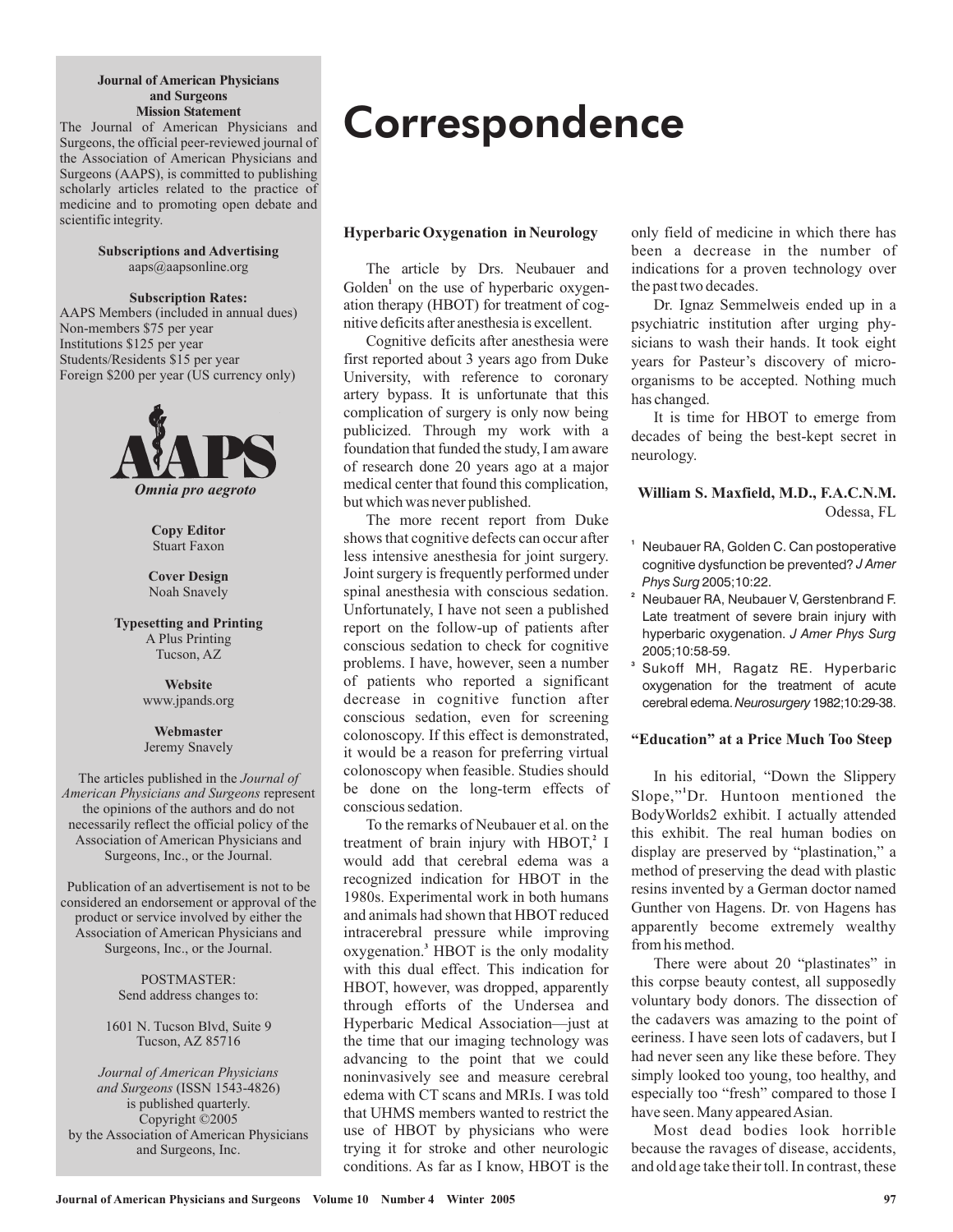"exhibit specimens" were posed as gymnasts, skaters, skiers, or fencers in a macabre imitation of art and sport. There was also a healthy young woman several months pregnant who apparently died after some mysterious illness. What illness would kill both mother and baby, yet leave them both looking in the peak of health after dissection?

Some of the bodies were provocatively posed and the genitals that were exhibited seemed overly emphasized. And just how many young, athletic men and women would donate their bodies to "science" and then actually die prematurely? Yes, a few minor exhibits showed cadaver parts with lung cancer, heart disease, and obesity. However, the majority of the bodies were healthy and athletic in appearance. I asked the docents how the people had died. They answered that they weren't told the causes of death nor the ages at death. I found this very mysterious. I walked out of the exhibit so disturbed that I did a Web search. The following site provided some background: www.laogai.org/news/newsdetail.php?id =2127. Some information on this site suggests that von Hagens reportedly has a corpse-processing factory in China and that there have been prior allegations that he has used executed Chinese prisoners for his "plastinates."

Body donor applications were available at the exhibit, but I wonder whether this was only a smokescreen. Most donors would be too old and decrepit and not suitable for "exhibition" by the time they died a natural death. Those who died young of trauma or sickness would leave bodies too mangled or diseased to use. The corpses would decay too much between time of death in their country of origin and time to entry into the Chinese corpseprocessing factory, and would no longer be "fresh." In any case, the cost of shipping a refrigerated cadaver across the globe would be prohibitive if low-cost Chinese corpses were available locally.

Yes, the dissections are somewhat educational, but at what price? Is my "education" worth this? I think not! Our society is clearly in a steep decline when an exhibit as appalling as this one draws huge crowds, is sponsored by all the major hospitals in the area, and even uses gullible medical students as docents.

### **Bari J. Bett, M.D.**

West Salem, OH

#### **On Evidence**

Miller and Miller<sup>1</sup> made a distinction without a difference between legal and scientific rules of evidence and reasoning. The taxonomy of legal standards of proof ("presumption," "by preponderance of the evidence," "by clear and convincing proof," "beyond reasonable doubt") and determination of whether the probative value of "similar fact evidence" (rather, similar fact conjecture) or any evidence outweighs its prejudicial effect entail value-judgments, inaccessible to objective verification.

The death of George Smith's last wife by drowning in a bathtub benefited him financially. The evidence of his having derived comparable financial benefit from the deaths of his prior wives by drowning in bathtubs seemed suspicious, but the absence of physical evidence connecting him to any of those deaths rendered the argument by analogy that convicted him mere conjecture, not "evidence."Argument by analogy is among the weakest forms of argumentation, yet it is very common in courts of law, as we see in many a court's argument by analogy with prior case law precedents to "justify" its current decision.

The authors' claim, for science, that "[f]or a hypothesis to be proved, or a theory to become theorem, the evidence supporting it must be irrefutable"<sup>1</sup> is inaccurate on several grounds, among others, that inductive proof, the basis of all scientific reasoning, is deductively invalid. **2**

The authors attributed too much strength to statistical inference by implying that it might determine cause and effect:

With rare and uncommonly occurring diseases, a nonsignificant finding in a randomized trial does not necessarily mean that there is no causal association between the agent in question and the disease.… Such trials are subject to a falsenegative Type II error, which incorrectly supports the null hypothesis that agent x does not cause disease y.<sup>1</sup>

Statistical inference provides a basis for assessing the *probability* of *association* between phenomena, such as "agent x" and "disease y," nothing more.

Courts' obeisance to the authority they imagine to reside in "irrefutable scientific evidence" exemplifies the fallacy of appeal to inappropriate authority.<sup>2</sup> Such fallacious legal reasoning injures patients and physicians alike, underlies courts' inability to detect, and their faith in verdicts from, bad-faith peer-review, motivates their reliance on "expert" witnesses in "science,"

whose opinions some consider malleable and for sale to the highest bidder,<sup>3</sup> even as courts attribute "irrefutability" to the same opinions, and prompts courts' fawning deference to hospitals' administrators and governing bodies in disputes between physicians and hospitals:

No court should substitute its evaluation of such matters for that of the Hospital Board.… Human lives are at stake, and the governing board must be given discretion.… Courts must not attempt to take on the escutcheon of Caduceus. **4**

...[T]he traditional substantial evidence rule requires deference to administrative expertise, reduces expense and delay stemming from trial court processing, and permits administrators to exercise more fully the institutional discretion vested in them…. **5**

The Sosa court and others that followed its "thinking" (rather, its substitution of a striking rhetorical flourish for thinking) **6-8** presumably approved the at least equally inappropriate usurpation of lay trustees and hospital administrators<sup>5</sup> in taking on "the escutcheon of Caduceus."

#### **Eric N. Grosch, M.D.**

Fort Myers, FL, eric.grosch@gmail.com

- **1** Miller DW, Miller CG. On evidence, medical and legal. *J Am Phys Surg* 2005 Fall;10(3):70-75.
- **2** Joseph HWB. *An Introduction to Logic.* Oxford, England: Oxford University Press; 1925.
- **3** Phibbs BP. The malpractice crisis and the "expert" witness: the problem and a proposed solution. *J Am Coll Cardiol* 1999;33(3):899-900.
- **4** *Sosa v. Board of Managers of Val Verde* 437 F2d 173 (5th Cir. *Memorial Hospital,* 1971).
- **5** , *Anton v. San Antonio Community Hospital* 140 Cal Rptr 442, 567 P2d 1162, 1168 (CA 1977).
- **6** *Duffield v. Memorial Hospital Association,* 361 FSupp, 398, 404 (SD, WV, 1973).
- **7** Klinge v. Lutheran Charities Association of , 383 FSupp 287 (MO 1974), *Saint Louis* , 523 F2d 56 (8th Cir 1975). *aff'd*
- **8** 573 P2d *Rao v. Auburn General Hospital,* 834 (WA App 1978).

In reply: Dr. Grosch is a clever logician whose cunningly crafted sham peer review has our admiration and close scrutiny. His main point claims we make a "distinction without a difference" between scientific and legal evidence and reasoning, stating legal standards of proof "entail valuejudgments which are inaccessible to objective verification " The main point *.*

**<sup>1</sup>** Huntoon LR. Down the slippery slope. *J* 2005:10;67. *Amer Phys Surg*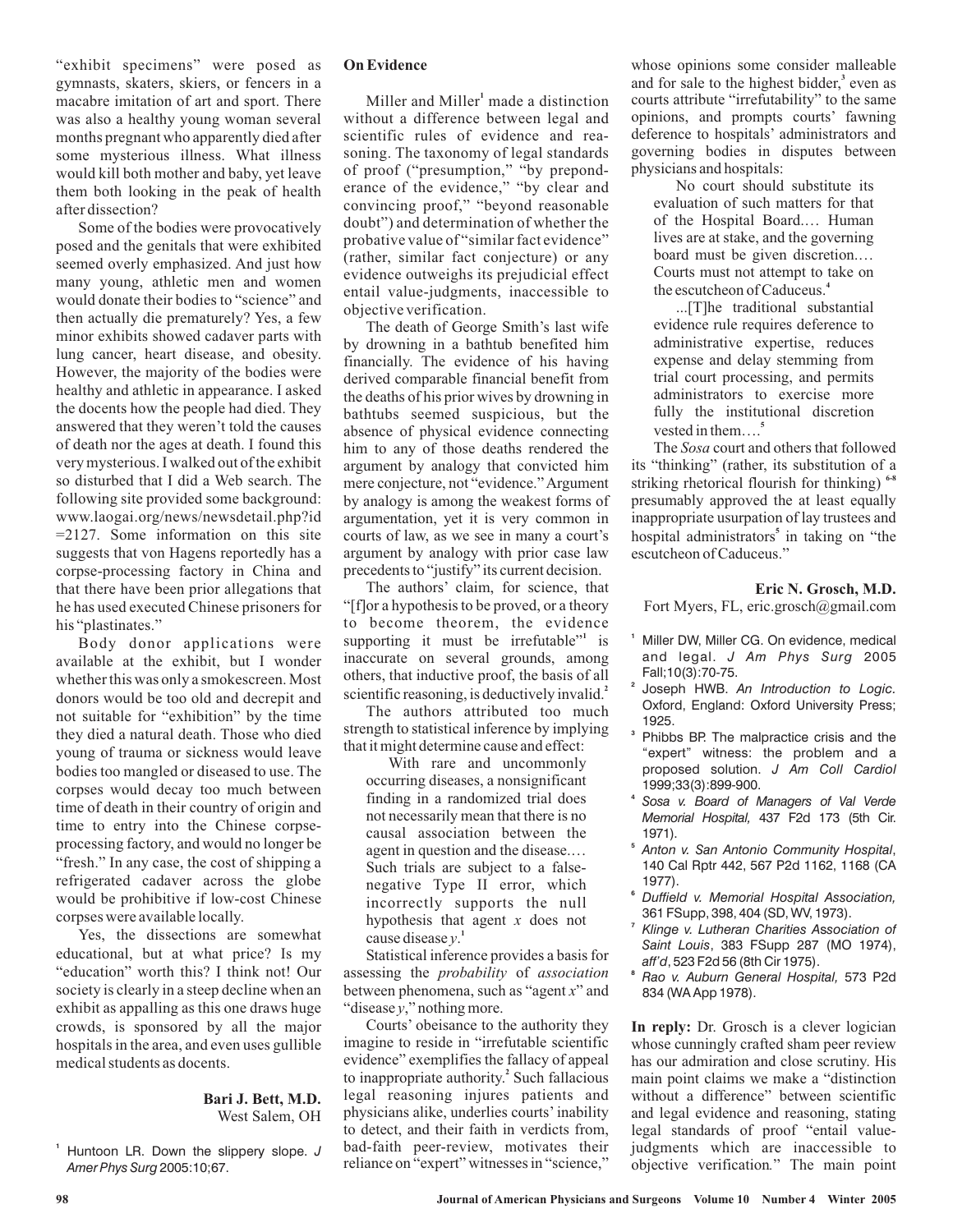fails, however, as our focus is *medical*, not scientific evidence. Nevertheless, we highlight that science's methodological biases and consensus opinions ensure that science is not as objectively verifiable as commonly thought.

We further show that medicine imitates law in balancing probabilities and that medical evidence can never be as "scientific" as evidence-based medicine proponents would have us believe. Indeed, physicians can practice medicine better if they use an appropriate probabilistic standard of proof for a given clinical decision, as our law does to render verdicts in civil and criminal cases. Saying medical evidence is "scientific" is neither necessarily accurate nor valid, but an inappropriate way to assert "reliability." Health officials should substitute "reliable" for this use of "scientific."

Dr. Grosch is correct that R v. Smith is argument by analogy and that evidence of prior conduct is inappropriate to prove guilt. *R v. Smith* is a landmark case taught to U.S. and English law students because it is simultaneously argument by analogy and argument by cause. Smith is a rare exception to the normally strictly applied rules in English courts excluding evidence of prior conduct. Such exclusion is designed to avoid precisely that which this writer complains of, namely conviction by analogy. The deaths of Smith's first two wives in such similar and unique circumstances established that there could be no other plausible explanation for all three deaths, thereby admitting the probative "argument by cause" despite the fact that the normally excluded prejudicial "argument by analogy" is thereby also admitted.

We enjoyed Dr. Grosch's ingenious argument that there was no physical evidence connecting Smith with the deaths. But there was considerable physical evidence establishing Smith's relationship with his drowned brides. Each time he also took a different name. The lack of direct physical evidence to prove the causal mechanism and Smith's part was unnecessary to establish guilt. These three geographically, temporally, and contextually separate crimes were so unique and similar that they marked Smith indelibly as the only plausible perpetrator. Being enigmatically proof of causation absent proof of cause, dechallenge case series and rechallenge case reports are the direct medical counterpart to R v. Smith. Smith further exemplifies a difference and a distinction; the fallacy of medicine and science looking at the "small picture" when as with law it is the "big picture" that is relevant, the full factual matrix.

Dr. Grosch contends that we attribute too much strength to statistical inference and that our paper exemplifies the fallacy of appeal to inappropriate authority. These inapposite criticisms helped to expose this inspired intellectual hoax.

The Sosa and other cases Dr. Grosch cites, important as they are in dealing with bad-faith peer review, are not germane to our paper.

> London, England Seattle, WA **Clifford G. Miller, Esq. Donald W. Miller, Jr., M.D.**

#### **On Homosexuality**

In his article on homosexuality,<sup>1</sup> Dr. Lehrman concludes that homosexuality is "a learned, experiential, and often changeable choice." The conclusion is not supported by the evidence presented in his article.

Although Dr. Lehrman lists 37 references at the end of his article, his statement that "homosexuals seeking to change often succeed in doing so" is given without a specific reference. Even if that statement is true, it applies only to the subcategory of homosexuals who desire to become heterosexual. That subcategory may be quite small, particularly for male homosexuals. I question whether male and female homosexuals can simply be lumped together with regard to the issue of the ability to change sexual orientation.

Dr. Lehrman makes the point that homosexuality is associated with increased morbidity and mortality. He tells us that homosexuality has not been proven to be genetic. He informs us that the American Psychiatric Association is influenced by politics. All of this may be true, but this evidence does not substantiate and is completely irrelevant to Dr. Lehrman's opinion that homosexuality is an "often changeable choice," which is the central conclusion of his article. This conclusion is not supported by data and evidence presented in his article, and therefore, the article should not have been accepted for publication.

#### St. Louis, MO **Bruce Schlafly, M.D.**

I was very concerned about the recent article<sup>1</sup> on homosexuality giving the impression to readers that the American Psychiatric Association's removal of it from its Diagnostic and Statistical Manual (DSM) was "driven by politics, not science."

While the social turbulence of the 1960s certainly caused activists in theAPAto press for change in what they considered unfair treatment as a result of our including homosexuality as a psychiatric disorder, this simply started the process that was to conclude with its removal from the list of disorders. Dr. Robert Spitzer, who was the highly regarded psychiatrist charged with chairing the APA Task Force on Nomenclature and Statistics, was responsible at the time for revision of the entire DSM. After review of available scientific material on the topic with the Committee, he wrote an APA Position Statement on the matter; this paper is an excellent consideration of the matter and still relevant in its ideas.<sup>2</sup> It was approved by APA's Board of Trustees, General Assembly, and Reference Committee. Given the controversial nature of the subject, I doubt very much that these were "rubber stamp" approvals. Dr. Lehrman's point that "the APA membership was then polled on the question" and that "a third of the membership responded to the poll" and supported the change is also misleading and inaccurate. It is misleading because this was no casual poll that was carried out; it was sent out in a mailing that emphasized the importance of the matter and that explained the APA leadership's action on it. The officers did this because they felt that all the members' opinions needed to be heard on the data presented. The recommendation to accept the trustees' decision passed. Lehrman's statement is inaccurate because the decision was "supported by 58 percent of the membership," not a third. **3**

As to Dr. Lehrman's conclusion that "the concept of homosexuality as a permanent 'orientation' is…without scientific validation" trivializes and ignores the work that has been done in this area. These contributions are in a number of fields, including endocrinology and radioimaging. A fine summary of this work was done last summer in a *Boston Globe* article by Neil Swidey.<sup>4</sup> I agree with Swidey's conclusion that "when you put them (the studies) all together and examine them closely, the message is clear: While post birth development may play a supporting role, the roots of homosexuality, at least in men, appear to be in place by the time the child is born."

#### Red Bank, NJ **Furey A. Lerro, M.D.**

- **1** Lehrman NS. Homosexuality: some neglected considerations. *J Am Phys Surg* 2005;10:80-82.
- **2** American Psychiatric Association. Homosexuality and sexual orientation disturbance: proposed change in DSM-II. APA Position Statement; 1973:44.